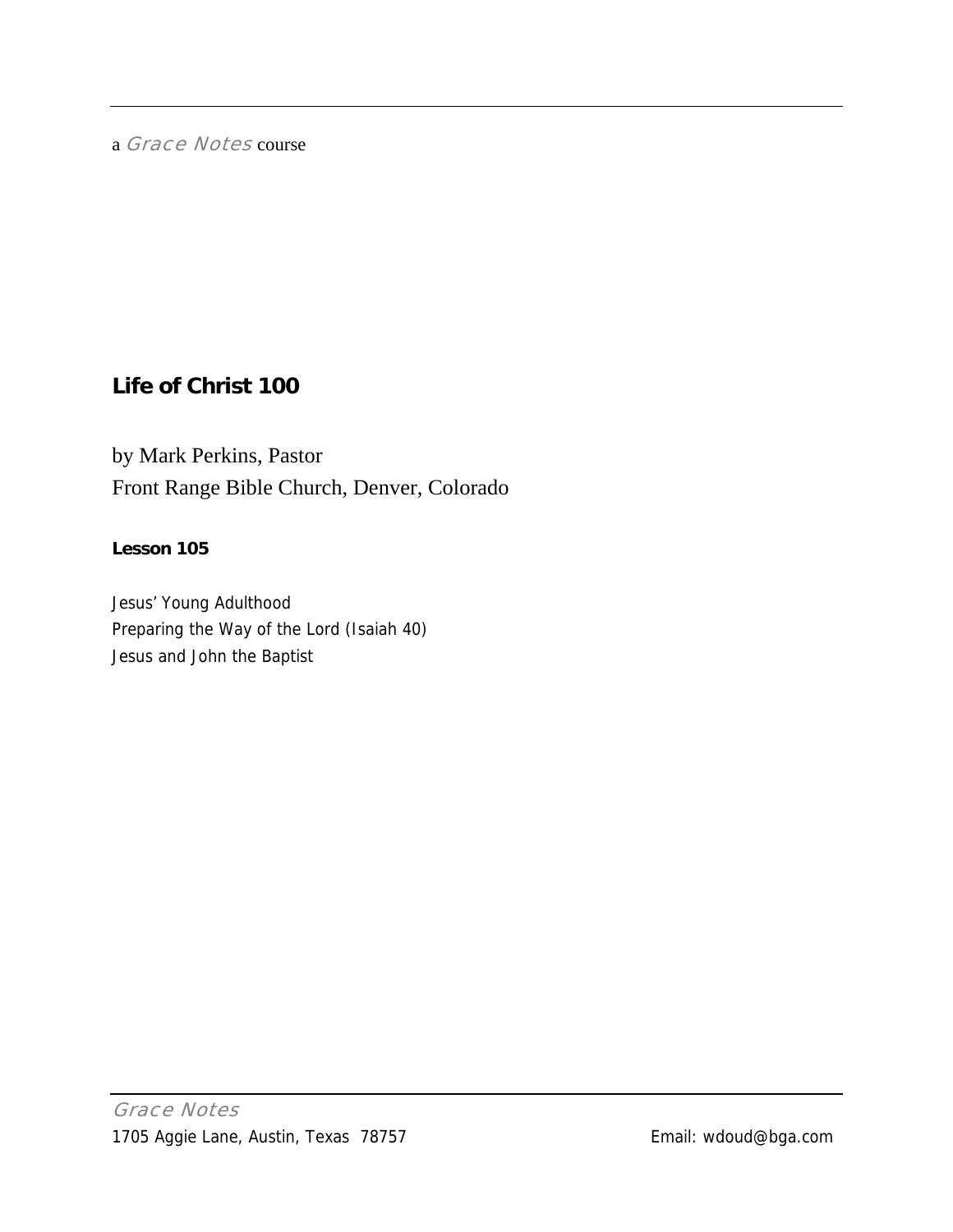# Life of Christ 100, Lesson 105

## **Contents**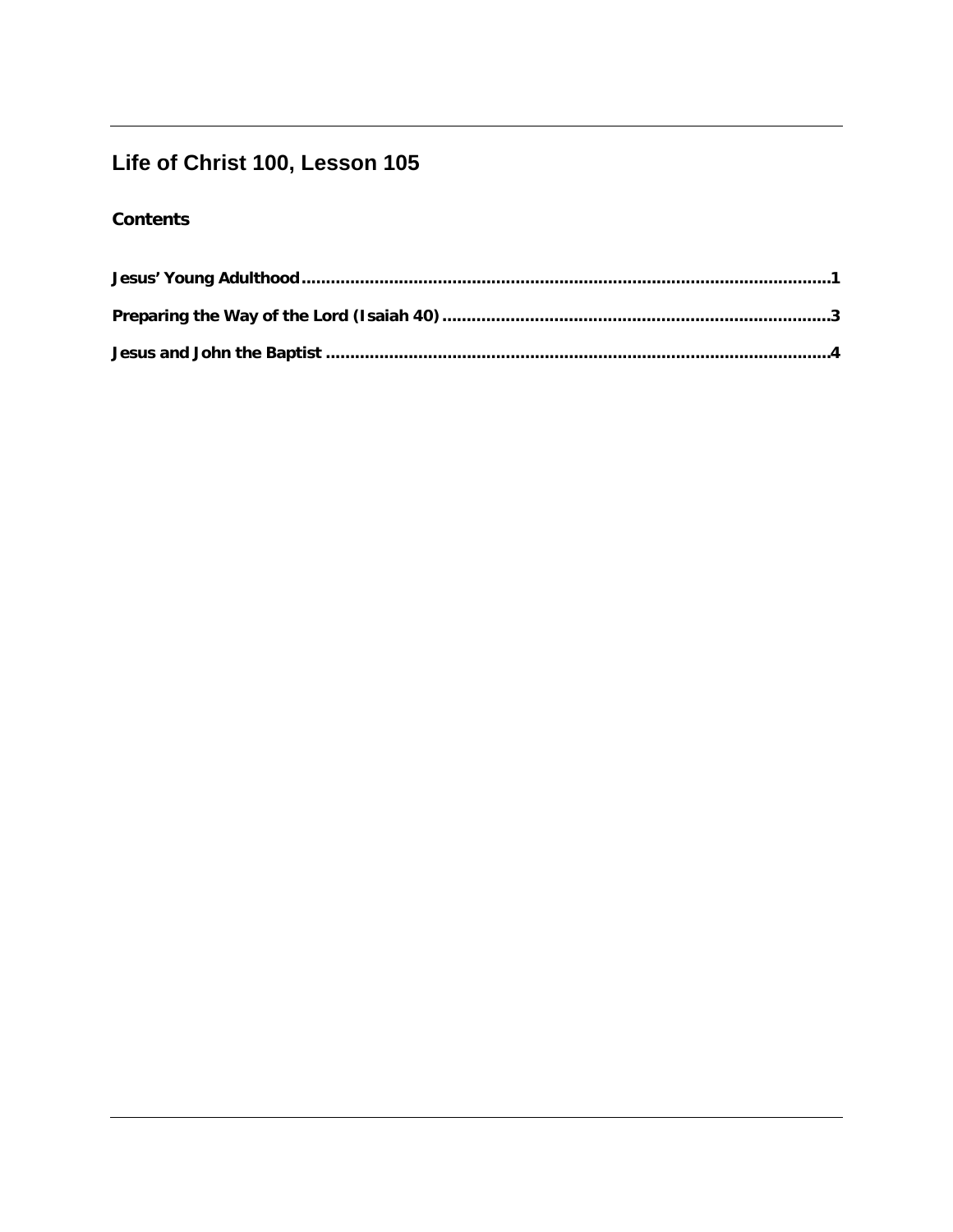#### <span id="page-2-0"></span>**Jesus' Young Adulthood**

The young adulthood of Christ is recorded in verse 52. Translation, "And Jesus kept on progressing in wisdom and years and blessing before God and men."

The verb *prokopto* applies to all three statements which follow; all three are equivalent with reference to the progression which occurs.

The verb means to advance or progress. There is a hint that hard work or toil that is involved in this advancement, from the stem *kopos*.

In reality, there is a double advancement that is commensurate with his advance in age. The age advancement goes on without volition it is the natural thing.

The other two advances have to do with the good decisions of our Lord in His young manhood.

*prokopto* is in the imperfect tense, showing this progression over a duration of time.

The first way in which Christ grew (as he grew in years) is in wisdom; *sophia*. His increase in wisdom goes on unabated through the perception and application of the Word of Truth. Note this in spite of the fact that his parents made the wrong decision for him.

The second way in which Christ grew (as he grew in years) is in *charis*.

*charis* can be translated as grace, or the result of the appropriation of grace, which is blessing.

Since the appropriation of God's grace is portrayed in the word *sophia*, this second thing must concentrate on the blessing side. The word favor is not a good translation, since it limits the realm of blessing to opinion. It encompasses much more than respect or opinion.

There are two realms of blessing which are mentioned: human and divine.

The preposition *para* plus the dative case of the two nouns shows that the blessing is in the sight of each category described by those nouns.

In the sight of is another way of saying viewpoint. The two categories of blessing are human and divine; *anthropoids* and *theo*.

No matter which viewpoint you take, Christ was blessed in his life as a young man.

There is no doubt whatsoever that this blessing was due to *sophia*, and commensurate with its growth. To: Appropriate Prosperity; Essence of God Note: this passage and the next take place during the ministry of Christ, but they reveal details that have to do with his early years.

Mark 6:3 gives reference to Christ's family life and profession as an adult. Translation: "'Is this not the carpenter, the son of Mary and brother of James and Joses and Judas and Simon? Are not his sisters here with us?' And they were constantly stumbling at him."

Christ is speaking in His hometown in his home synagogue. The home crowd identifies him as one of their own, and they use this against him.

He grew up there, and when they see him teaching they use his family and his profession against him, as if to destroy his credibility by them.

In the parallel passage of Matt 13:55, Christ is called the son of the carpenter, a reference to his father.

In these passages, two facts come out: That Christ had at least four brothers and two sisters (if not more).

This indicates that Joseph and Mary had several children other than Christ.

Christ is about 30 years old at this time, and he was the first child in his family. All of these others were younger, but we know no other details.

It is apparent that Joseph died at some time after Christ was 12 years old. If this is so, then no doubt Christ had to take some responsibility for the younger siblings, especially in the area of logistical provision. Providing for a family of seven would have been no easy trick. In addition, he continued his spiritual growth, Lk 2:52.

From Christ's statement at the cross, it is also apparent that Mary did not have sufficient means to live on her own, John 19:27.

That Christ was a carpenter and the son of a carpenter. Mat 13:55 identifies that some of the Nazarenes identified Jesus as the son of the carpenter. Mark 6:3 identifies that some called him a carpenter in his own right.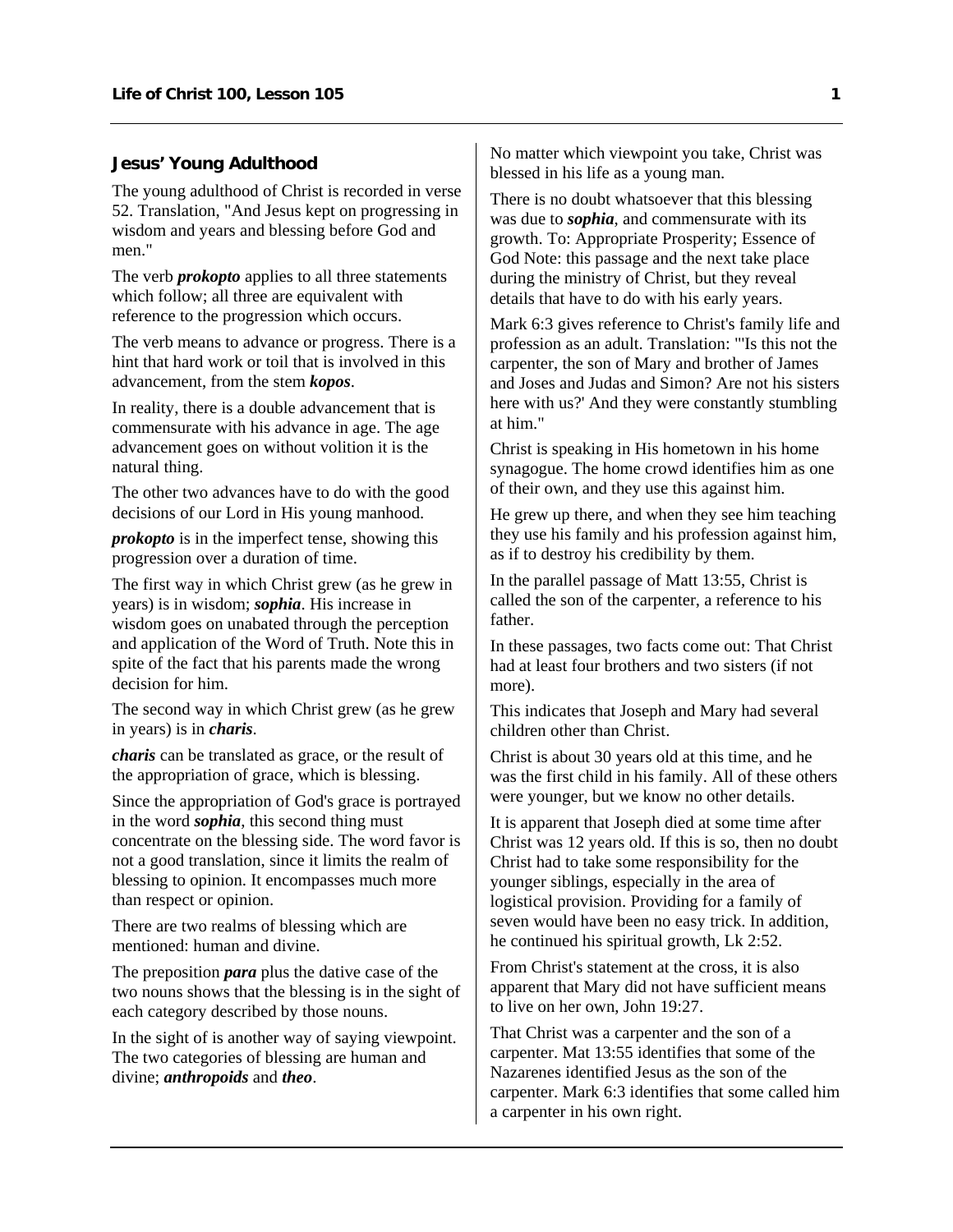There were carpenter guilds at the time which were very similar to the modern labor unions. Often they provided workers' benefits such as unemployment insurance or burial plots. These guilds were also formed for collective bargaining, and fought for the improvement of working conditions and workers' wages.

Because of the antiestablishment nature of these organizations, it is very unlikely that Jesus was a part of one. Away from population centers the guilds were less powerful and also less frequently present at all. Such was the case in Nazareth.

From Today's Handbook of Bible Times & Customs, p. 123, "This occupation takes on special significance because both Jesus and Joseph worked at it. Carpenters were not usually house builders because homes were not made of wood, but they did have wooden trim and fixtures. Jesus likely spent His time fashioning ox yokes, stools, plows, cabinets, carts and lattice windows. On occasion carpenters also made artificial teeth! The tools Jesus handled were the axe, hatchet, saw, knives, plane and square. Hammers and bronze nails were in use at the time. It was also possible that He worked with a bow drill."

The carpenter was much more of a fringe profession than it is in our country today. There was not that much good building wood in Israel. and the homes were made of stone. There would not have been that much work for a carpenter in a small town like Nazareth. Christ's hometown crowd speaks of his profession in a derisive manner.

Although Christ was a carpenter as a young man, he did not use his experience to illustrate any of his teachings.

Christ's family and his profession and father's profession are used as ad hominem arguments against his ministry.

The phrase which follows their description of him explains their tone of voice: 'and they were constantly being stumbled at him.'

An ad hominem argument is one which uses extraneous human arguments as an attack against credibility. A person's profession or other family members are not the issue in credibility, but the Nazarenes use this against Jesus, because they

cannot accept his message, because it hits too close to home it requires the sacrifice of their pride.

A carpenter in a small town would likely be poor, especially a fatherless family of seven or more. They are making fun of his family because they were poor.

Luke 4:16 testifies about Christ's custom of going to worship in the synagogue. Translation: "And he went unto Nazareth, where he had been raised, and he entered according to his custom on the Sabbath day into the synagogue and he stood up to read."

Christ's usual custom was to worship on the Sabbath day in the synagogue. From the position of the phrase 'according to his custom', it is apparent that his custom of entering the synagogue is restricted to the sabbath day. Because this occurs in Nazareth, it is likely that it was his custom to do this in previous years.

It was likely that is was also Christ's custom to stand up and read the law. Any male Jew could read and give a sermon in the synagogue. Arrangements for the sermon were made beforehand, so Christ was definitely invited to speak here. Since this event occurs after the first year of Christ's ministry, he is already very well known throughout the land.

Although the reading of the Law and the sermon were restricted to the Sabbath day, it was possible to worship and learn the truth at the synagogue any day of the week.

Nazareth was a country town, definitely off the beaten path. It had some military significance because both the Mediterranean and the Sea of Galilee could be seen from there. It was on a hill which looked both ways. Jesus could grow and develop his spiritual genius here without being noticed.

This custom extends back to his days of growing up in Nazareth. This crowd has heard him speak before, although he had never revealed his true nature or mission before this time, John 2:4 (my time has not yet come). They may have liked him before, but now they do not. This is most likely due to his Messianic claim.

The real reason for the rejection is his teaching, even though the Nazarenes reject him on another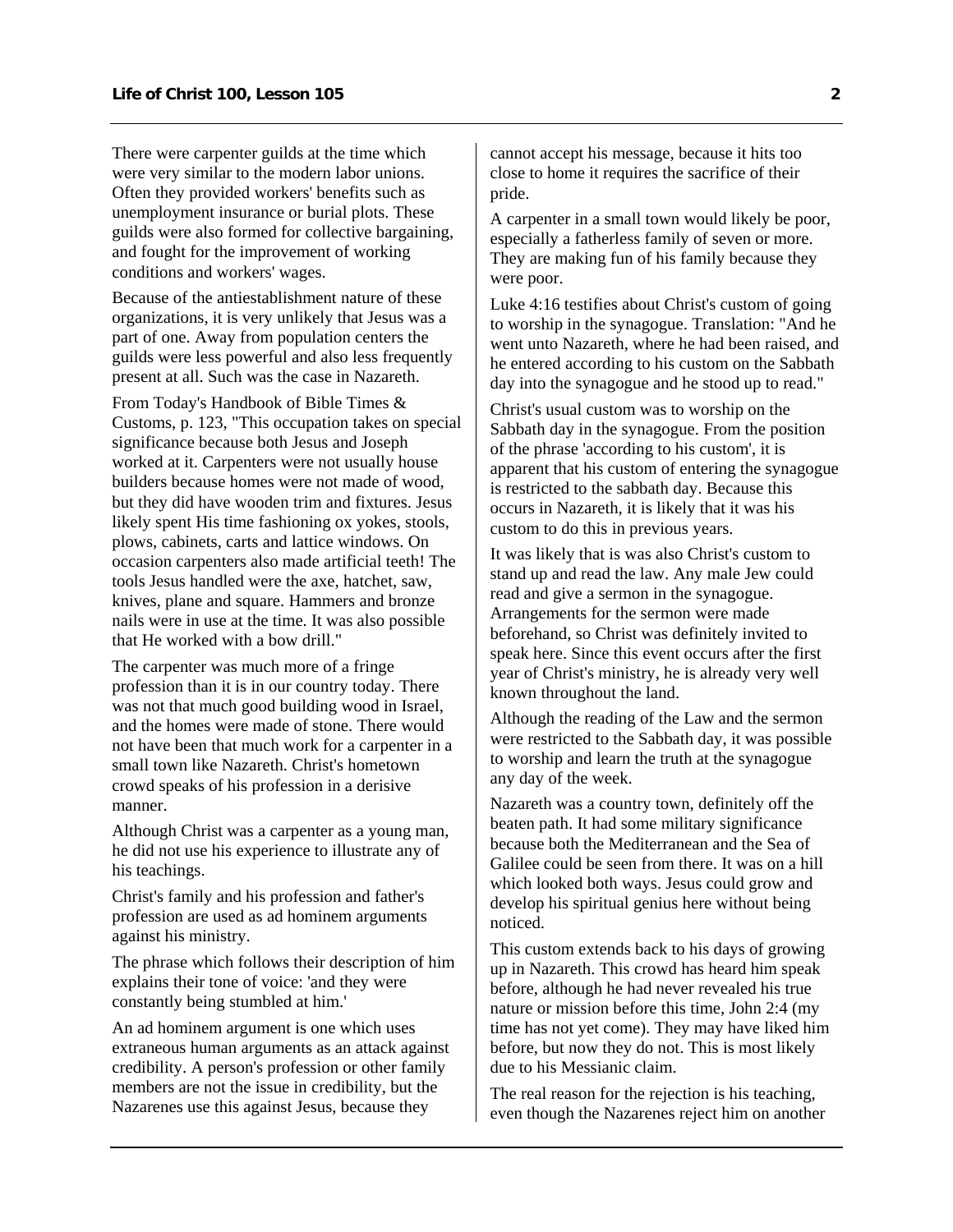<span id="page-4-0"></span>basis. This is typical of those who are negative to the truth.

#### **Preparing the Way of the Lord (Isaiah 40)**

The Jews received the call to leave Egypt. They were to proceed to the promised land under the leadership of Moses. Between them and the promised land was a few hundred miles of wilderness. Of course, they had to cross it.

Leading them was the cloud by day and the fire by night; visible manifestations of Divine presence. Furthermore, there was the tabernacle, the tent of meeting with God.

Not long after they left Egypt, God provided a covenant at Mt. Sinai. A Law which defined individual liberty in ten commandments. That Law also defined sin.

Because of their involvement in sin and idolatry, the Jews were delayed in the desert some forty years. Their journey through the wilderness was anything but straight.

When Isaiah preached the message preserved in Isaiah 40, the southern kingdom of Judah was in a state of apostasy and their destruction by the Assyrians was near.

Isaiah preached a message which would remind the Jews of their crooked path in the desert, and of the reason for their failure: a bankrupt relationship with God. He would inspire them to build the highway in the heart, so that there would be a highway in the wilderness.

Isaiah's message also stood as a prophecy of the ministry of John the Baptist. It was John's mission to prepare the hearts of the Jews for their king and for their new covenant. Malachi 3:1 also predicted the ministry of the Baptist

The text of Isaiah's message. "Behold, I am going to send My messenger, and he will clear the way before Me. And the Lord, whom you seek, will suddenly come to his temple; and the messenger of the covenant, in whom you delight, behold, He is coming, says the Lord of Armies."

Isaiah 40:35 contains an excerpt from one of Isaiah's sermons. It has a command, and an explanation of that command.

The command comes from verses 35, while the explanation from verses 68.

Verses 35 read like this: "A voice is calling, 'Clear the way for the Lord in the wilderness; make smooth in the desert a highway for our God. Let every valley be lifted up, and every mountain and hill be made low; and let the rough ground become a plain, and the rugged terrain a broad valley; then the glory of the Lord will be revealed, and all flesh will see it together; for the mouth of the Lord has spoken.'"

The Jews would have responded to this message immediately, for the wilderness journey was a vital part of their national heritage.

Isaiah's message is about the wilderness of the souls of the people of Judah, for because of their rejection of God, and their love affairs with the idols of the Gentiles, they had created an imposing wilderness indeed.

It is up to them to smooth out the rough places through confession of sin, and a humble orientation to God's plan for their lives.

It is only when the hearts of wilderness are smoothed out that the glory of the Lord is revealed.

This revelation is the millennial rule of the king of kings and lord of lords, the bright morning star, Jesus Christ. But first the people must humble themselves to the king and his plan for their lives.

To illustrate the clever nature of Satanic propaganda, observe:

The Jews rejected the millennial king and His kingdom from their distrust of the Gentile world.

The Gentiles now futilely attempt to bring in that kingdom when it cannot come without the king bidding.

Verses 68 explain: "a voice says, 'Call out.' Then he answered, 'What shall I call out?' All flesh is grass, and all its loveliness is like the flower of the field. The grass withers, the flower fades, when the breath of the Lord blows upon it; surely the people are grass. The grass withers, the flower fades, but the word of our God stands forever."

Isaiah makes the issue of soul leveling clear in these verses.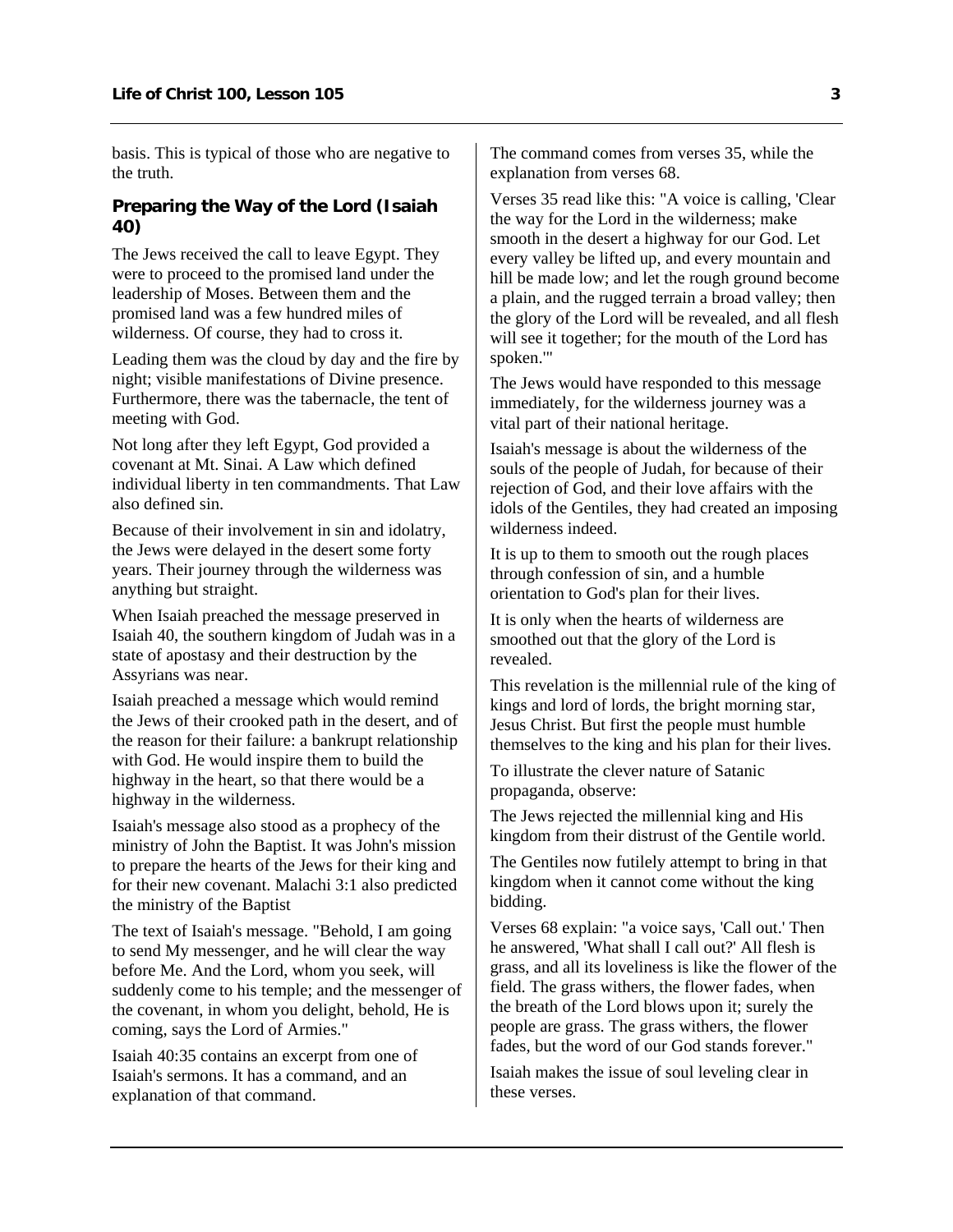<span id="page-5-0"></span>Isaiah communicates the mortal and fading nature of the human body, as contrasted with the word of God.

This is really a 'you can take it with you' verse. Everything in this life will be left behind except the word of God in your soul.

On the basis of this truth, make your priorities straight. Once they are on the level, your life will become straight as well.

Bible truth is the bulldozer in the soul. Sin and death and Satanic propaganda are the great mountains and gullies.

#### **Jesus and John the Baptist**

John the Baptist had a ministry from God to prepare Israel for the millennial kingdom and its king.

The ministry of John the Baptist had nothing to do whatsoever with the church. In essence it is in its own watertight compartment apart from the church. It drew its precedence from the dispensation of Israel.

John drew his sense of destiny from an Old Testament prophecy concerning his ministry. Isa. 40; Mal 3:1.

Since John and Jesus were cousins, it is likely that they knew one another as children and young men. John knew exactly who the Messiah was, and probably long before he ever preached his message.

John began his ministry of repentance and baptism in the Spring of 26 A.D.

So far, we have eliminated confusion concerning the relation of John's baptism and the baptism which occurs in the church age.

Now, let us contrast John and Christ.

You must understand that John was the greatest prophet of the age of Israel. His person and message were greater even than Isaiah or Jeremiah or any other. Our Lord testified to this in Matthew 11:11.

John had a great following; he was wildly popular among the people of Israel and even among some Romans.

His mission was to point the way to one even greater. From the seeming greatest to the very greater.

Long after John was gone, people still gravitated towards his ministry, even to the exclusion of Christ. In some ways, people still do, whenever they are legalistic and place great value on outward acts of piety.

Therefore, John 1:1-18 will serve well to teach us some general truths about Christ and the contrast between he and John the Baptist. In no small part it was what John the apostle was trying to accomplish in this passage.

John 1:1-18 picks up the issue from the beginning and also describes John's relationship to Christ.

Verse 1 translation: "In the beginning was the Word, and the Word was with the God, and God was the Word."

This verse is divided into three clauses, each of which make a statement concerning Jesus Christ.

John (the writer of this gospel) uses the term 'the Word' to describe Christ. This term has quite a history in Greek and Hebrew thought (to doctrine of logos).

The first clause places the existence of the Word in eternity past.

The phrase *en arche*. emphasizes the qualitative aspect of the beginning. This is the beginning of Gen. 1:1; the beginning before the heavens and the earth were created.

The imperfect tense of the verb *eimi* reveals the eternity of the Word in the beginning. The existence of the Word went on and on.

The term *ho logos* shows the personification of order and wisdom existing on and on before the creation of the heavens and the earth. This is a person, and not just a principle.

Thus from the beginning of John's gospel you know that we are talking about God.

The second clause indicates the coexistence of the Word with the God. The proper noun *Theos* is preceded by the definite article ho. It points out that this is the one and only God; not just one God among many. Thus we know of at least two persons in the Godhead. The preposition pros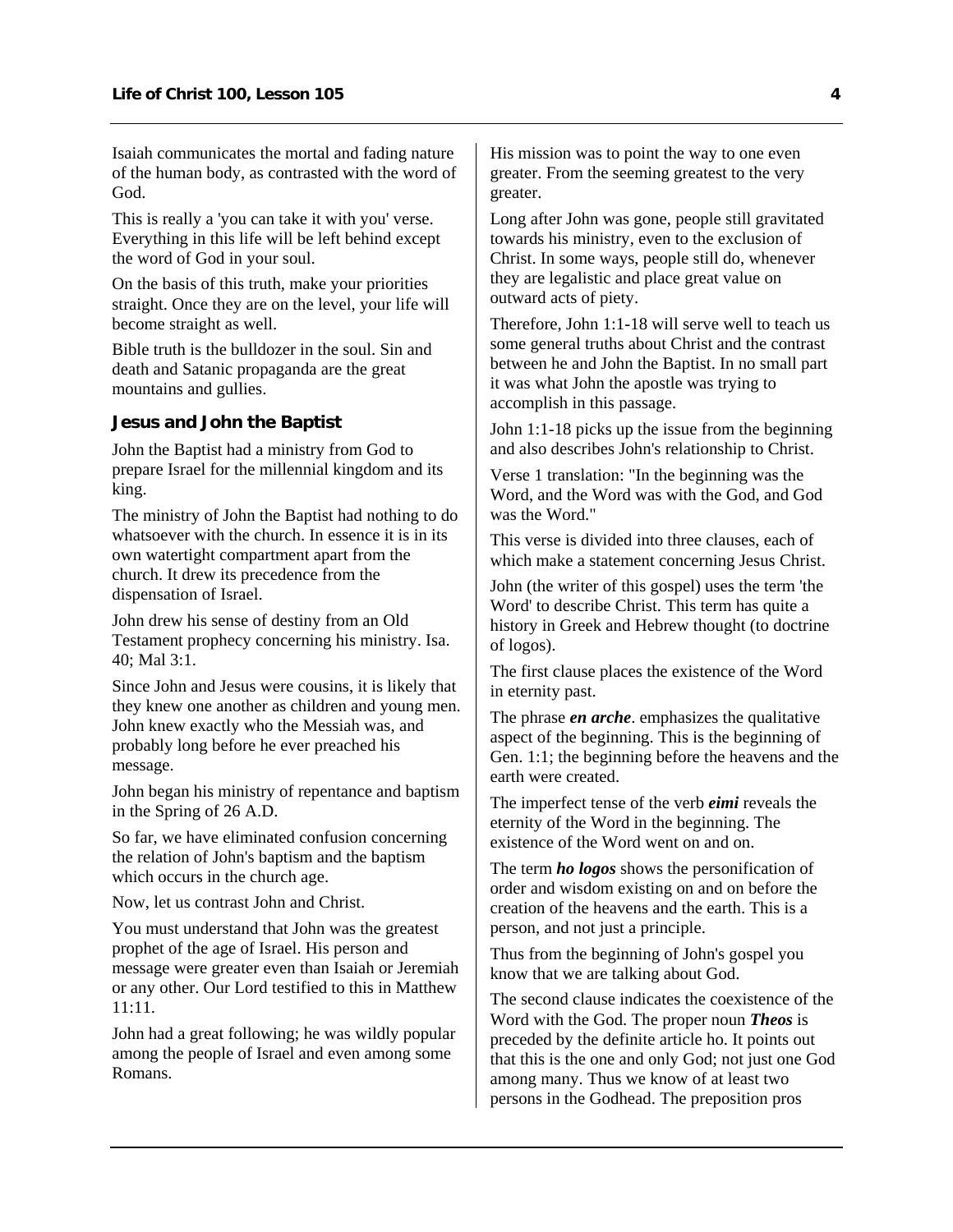shows the face to face presence of one with the other.

The third clause is one which clarifies the divine nature of the Word. There is no doubt from this clause that the Word was always God. Again the imperfect tense testifies to the timeless nature of the Word.

So the first contrast: with Christ we have God; John is man, created by God.

The second verse offers even more clarification on the trinity and the preexistence of the Word: "This one was in the beginning with the God."

The demonstrative pronoun *houtos* points back to the *logos*. It is translated 'this one'.

The imperfect tense of the verb to be makes the action timeless, eternal in nature.

The phrase *en arche* is used again to point to the time before the creation, eternity past.

The phrase *pros Theos* again shows the face to face presence of the *logos* and the *theos*.

Verse three turns to the creation. Up to this point all activity has been in precreation eternity past. "All things came into being through him, and outside of Him not one thing that came into being came into being."

This verse describes the *logos* as the agent of the creation.

All things is from the Greek *panta*. It refers to both creatures and the material universe apart from living creatures.

Whether the material universe or living creatures, all were created by God the agency of Jesus Christ.

Along with this creation is the responsibility of maintenance, which is also handled by the deity of Jesus Christ, Col. 1:16-17.

Notice that God is apart from the material universe; he created it, but it is not Him.

The inchoative aorist tense of *ginomai* reveals that the creatures and material universe had a definite beginning. *ginomai* itself describe the 'becoming' of something its beginning. This is contrasted strongly with the being of the Godhead in the previous verses.

Again, John is very thorough by his repetition of the idea. He wants his readers to make no mistake about what he is saying, so he clarifies the original statement by stating the absolute in the negative. 'and outside of Him not one thing that came into being came into being."

The second contrast to John the Baptist is the creator contrast the Word created; John could not.

Verse 4 turns back to eternity past and then marches forward into the time of men. "In Him was life, and that life was the light of men."

There was always life in Jesus Christ: this is indicated by the imperfect tense of the Greek verb to be, *eimi*.

This life, *zoe*, is much more than the principle of biological life it was soul life. *zoe* rises above animal instinct and behavior to the independence of the soul. And not just the function of volition, but the soul as it was designed to enjoy God and His provision.

From eternity past Christ had this life, and this life was given to Adam and the woman.

That same life was surrendered to the slavery of Satan at the fall, but it was never lost by Christ.

Christ is life, real life, personified. The life of Christ was the light of men.

At last the Word and the Life enter into time.

Although it always existed and always will exist, the Word of Life entered into time and was the light of men.

Light is the opposite of darkness. Light always destroys darkness, but darkness cannot overcome the light. Darkness is the result of obscuring the light, but the light always exists. Light and darkness are incompatible mutually exclusive. The Sun always shines, but there are times when we do not see it.

God the Holy Spirit provides the light so that we can comprehend the Word. In order to see the Word we must have light.

This life was the light of men in the past. It kept on shining. This sums up the first incarnation.

Verse five gives the final description of Christ, bringing Him into present times (for John and for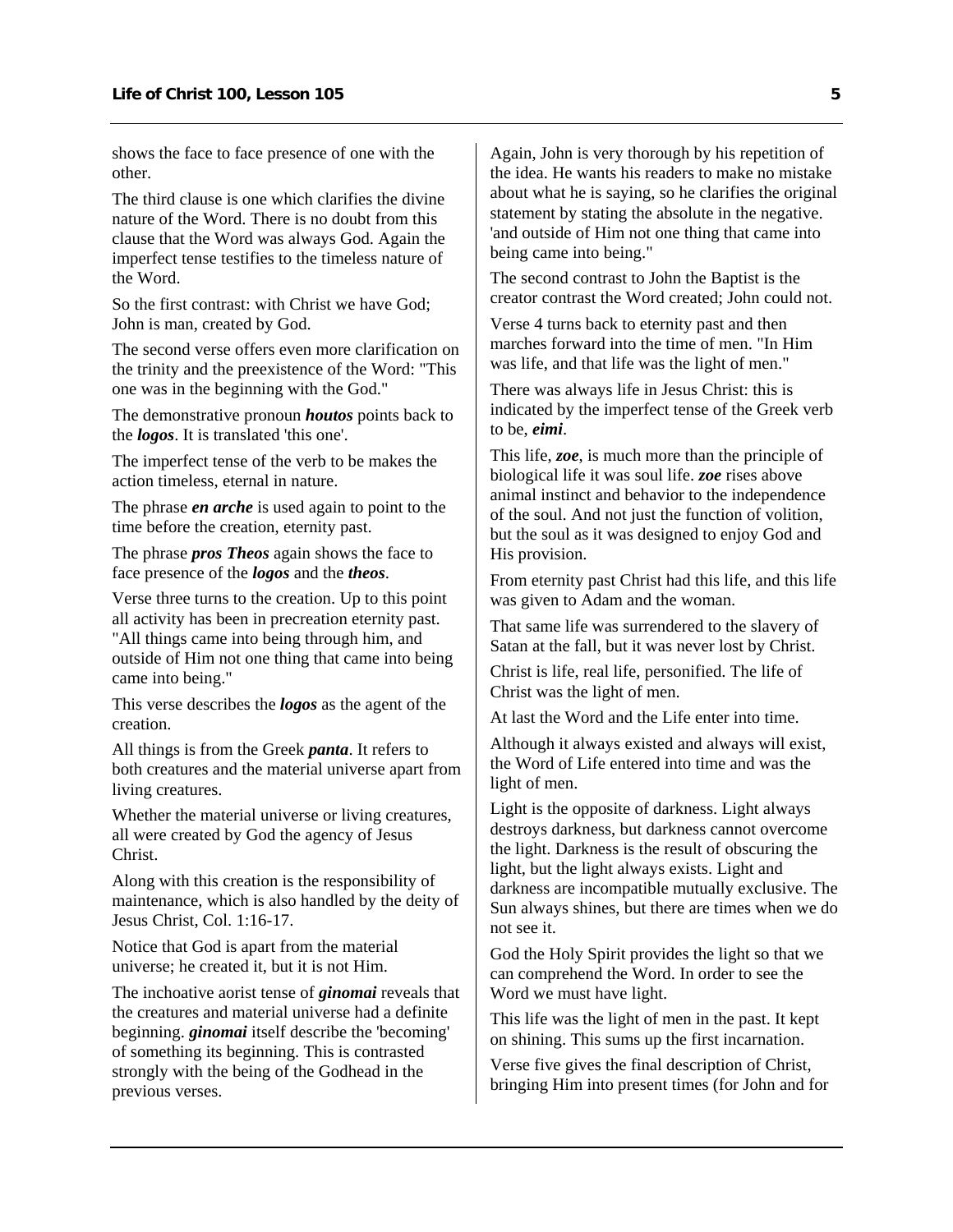us). "And the light shines in the darkness, and the darkness did not grasp it."

There is a nice little double entendre here with the *katalambano*. It has the dual meaning of overcome and comprehend. Had the forces of darkness truly comprehended the intrinsic good of the light, then it would not have tried to put it out.

John uses the present tense of the verb *phaino* to portray Christ's present shining. Even though he died on the cross he still shines now.

Christ is the Sun (1 Cor 15:41), and the Morning Star (Rev 22:16). The Morning Star shines just before sunup. It shines as the darkness is about to end.

The darkness is the darkness of the devil's world.

Verse six turns to our man, John the Baptist. "There came a man, the side of God, his name, John;" Even the style of this verse differs from that of the previous five. It is very spare and understated, as if to downplay the nature of this man, especially when compared to Christ. Although John's writing style is almost always simple, here it become hyper-simple, and less elegant than John's brief discourse on Christ.

The verb *egeneto* is used here to describe the arrival of John. Again it is the inchoative aorist that John uses to describe the beginning of an action. John had a definite beginning. It is also the same verb that John has used previously to describe the creation by the Word. John was one created by the creator. But this verb more describes the arrival of John's public ministry than the creation of his soul.

The noun *anthropos* leaves no doubt about the true nature of John. He is a man of the human race.

The participle *apestalmenos* portrays the action of God in sending John the Baptist. It is from the verb *apostello*, 'to send forth'. It is the perfect participle, so it shows that before John arrived someone sent him. It is the passive participle, so it shows that it was not John who was the ultimate source of arrival, but someone else.

The preposition *para* points to the source of the sending it is God. This shows that John came from the side of God. A figure of speech that reveals how very close John the Baptist was to God.

Before John began his ministry he was close to God he prepared himself in a very thorough manner by laying aside the distractions of everyday life.

The final phrase of the verse is to the point of being laconic. Three nouns lay alongside one another to identify the name of the man sent from the side of God.

Verse seven continues John's description of John. "He himself came as a witness that he might testify concerning the light, that all might believe through him."

The aorist verb *elthen* describes again the arrival of John on the scene. It is translated, 'he came'.

The subject of the verb is *houtos*, the demonstrative pronoun used to intensify the source of the action in the verb. It points strongly to John in contrast to Jesus Christ.

The preposition *eis* plus the accusative case of the noun *marturian* is translated, "as a witness." John was a witness, a man who pointed to the truth of the matter.

John then goes on to give the twofold purpose of the Baptist's ministry, using the particle *hina* twice to introduce two purpose clause.

The first clause is *hina marturese. peri tou photos*. "that he might testify concerning the light."

The potential subjunctive mood of the verb *marture.se*. indicates that John had a responsibility to fulfill in his ministry. This mood lays the emphasis on human volition, or choice.

John's responsibility was in area of testimony he was to give his testimony about the light. The light, of course is Jesus Christ.

Notice that this passage does not say it was John's responsibility to convert people. That is addressed in the next clause.

The second clause is *hina pantes pisteuso.sin di' autou*. "that all might believe through him."

The subject of the clause is all those who were alive at the time of John's ministry.

The responsibility of the potential subjunctive lies squarely on the shoulders of John's audience. Their responsibility is to believe in what John has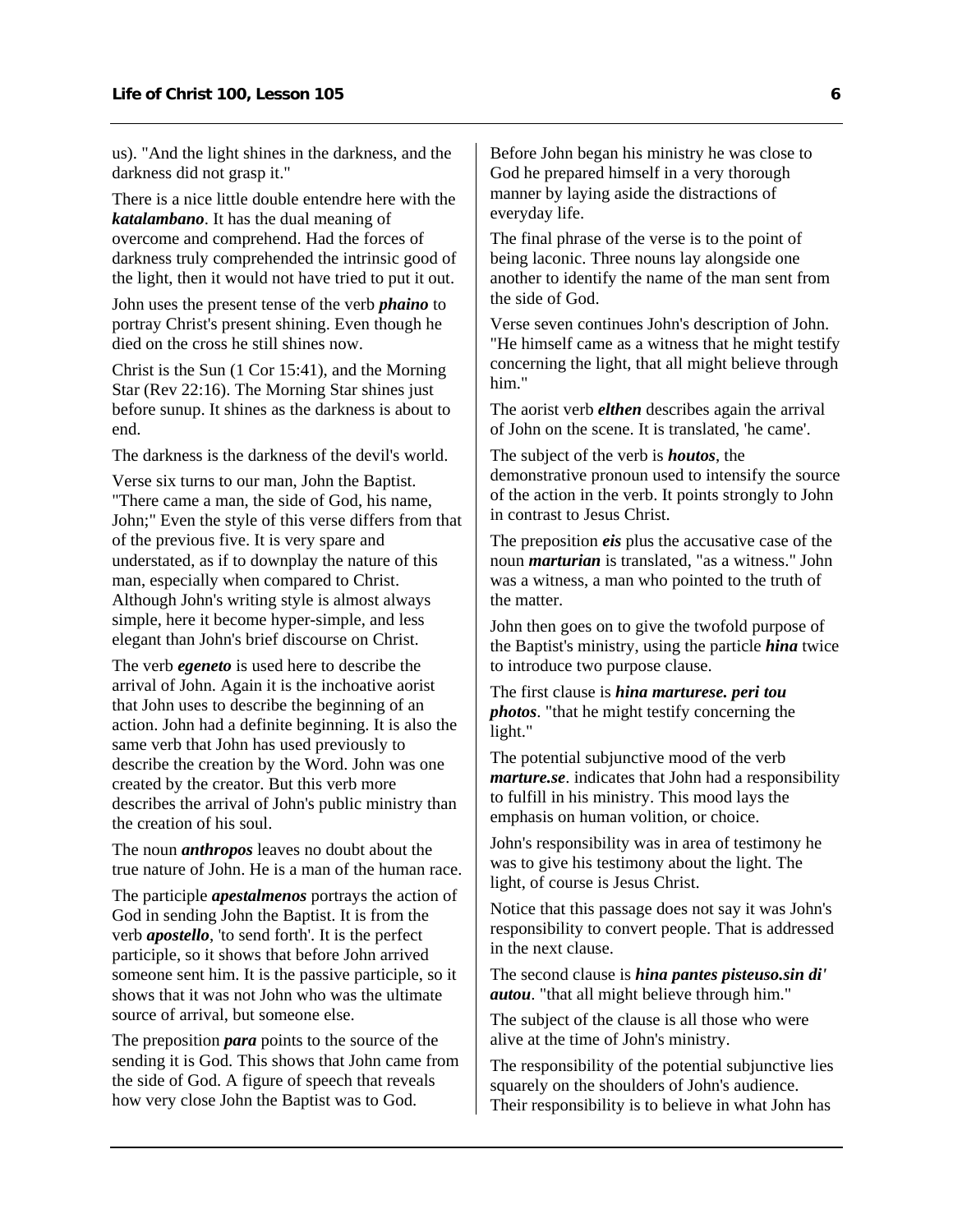to say. This responsibility is not John's. They believe through him, but John does not do the believing.

This summarizes very well the issue in personal evangelism. It is our responsibility to testify concerning the light; it is their responsibility to believe. You have completely and totally succeeded in your mission if you get the word out, regardless of how your audience responds.

If this is true, then do not fear rejection does not matter to the messenger. You should always be glad when someone believes on account of your testimony. However, you should be objective about your duty no matter what the response. The accomplishment of your mission should never depend on whether you are getting positive results.

Verse eight makes a clarification for the sake of being thorough: "He himself was not the light, but came that he might testify concerning the light."

The far demonstrative is used to point to John the Baptist. Used in conjunction with the verb to be, an emphatic contrast is set up between the light and the witness to the light.

John's purpose in life is reiterated in the second clause. There he quickly goes over what he has already communicated.

All of this adds up to a very thorough and even redundant statement about John's role in relation to Christ.

Since John has gone so far out of his way to put the Baptist into his place, it is fair to assume that there was a problem with Baptist worship at the time.

Verse nine turns back to Christ, and begins to add some details about Him, "He was the true light, who illuminates every man, coming into the world." This is very poorly translated into your English Bible, and so we must make some corrections.

There is first an addition of one adjective to the idea of light: *ale.thinon,* true. There were many false messiahs at the time of Christ, and even the Baptist was thought to be the Messiah himself, he was so magnificent. Therefore the light is qualified as the true light.

The next statement reveals a function of the light related to creation. It begins with the definite article used as the relative pronoun *ho*, which simply picks up the true light from the previous clause and makes it the subject of the verb of this sentence.

The verb *pho.tizei* describes the action of illumination. This is a transitive verb, so the translation shining does not work as well as illumination. This is the light shining on someone or something giving its light.

This is a figure of speech which refers to the availability of Divine illumination from birth.

The idea of illumination, when used as a figure of speech, always describes the process of understanding.

The object of the verb is *panta anthro.pon*. This is translated "every man". John chooses to emphasize the individual by using the singular of *anthro.pon*. The illuminated truth is available to every man from the moment that he enters the world.

The third clause of the verse indicates the moment of illumination.

Grammatically, the participle can only describe the coming of every human being into the world. The phrase *eis ton kosmon* describes a transition from one place to another.

Verse ten reveals the relationship between Christ and the world. "He was in the world, and the world came into being through him, but the world did not know him." There are three parts to this verse: The incarnation; eternity past; and a comment on the two.

He was in the world. This testifies to the incarnation that God came into the world. That he came as a human is revealed in a later verse. For right now it is enough to know that God came into the world.

The world here is planet earth, the habitation for humanity.

And the world came into being through him. This is a repetition of an idea already introduced, but now there is more of a context for it.

Because God created the world, He is truly outside of it. He exists completely independent of space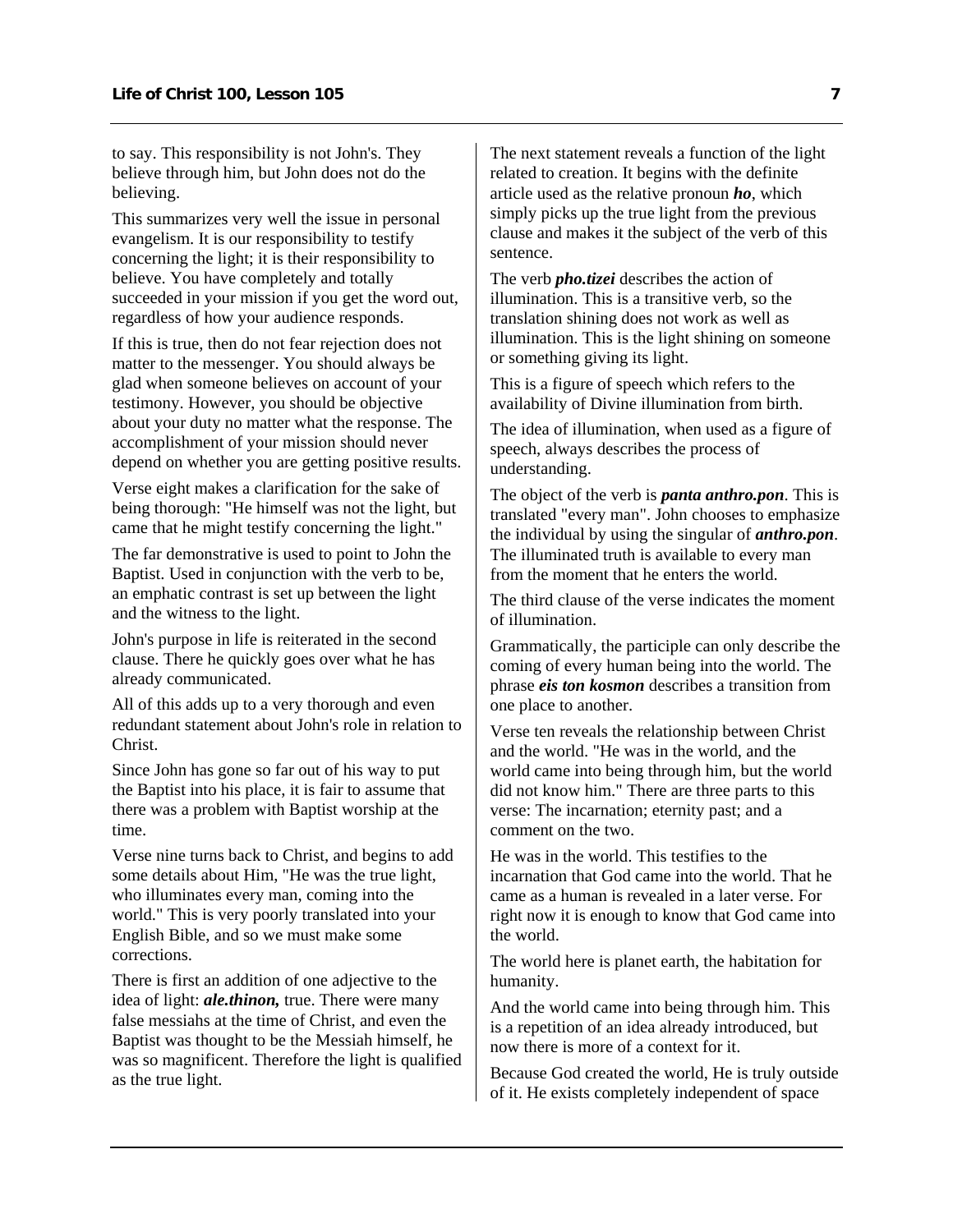and time. Now the world is planet earth and all its inhabitants.

But this is significant on the basis of the first clause of the verse he was in the world, the same world that he created. God is responsible towards his creation.

The conjunction *kai* sets up a mild contrast to that which has come previously in the verse. The contrast has to do with the difference between what God has done for man and how man responded.

God came into the world the greatest sacrifice and expression of love in history.

God created that same world.

But the world did not know him. This is a description of the response of humanity to the incarnation. They did not know him describes both recognition and acceptance. Although Christ presented himself as the Son of God, the world did not accept Him as such.

Here *ho kosmos* is identified with the human race at the time of the incarnation.

Verse 11 tells of the coming of the Word to a chosen people, "He came unto His own, and His own did not receive Him."

This of course is a reference to the Jews and their rejection of Him.

The Jews were the chosen people of the Messiah, and they did have a long association with Him, going back to the very beginnings of their history.

He came to them; He was the Messiah; and yet they did not receive Him. The objective negative adverb ou makes it clear that this was a complete rejection. Of course what rejection is more complete than death?

Verse 12 identifies the shift in Christ's ministry: "But as many as received Him, to them He gave the authority to become children of God, to those who believe unto His name."

The correlative pronoun *hosoi* describes a direct correlation between those who receive Christ and what they receive as a result. The number is an exact correlation, so that no one is short changed.

The aorist tense of the verb *lambano* describes the action. It is past action, summed up in one moment of time. It is translated "received", and it is a synonym for trust or belief in Christ.

The accusative direct object *auton* identifies the object of belief, who is Christ: Him.

The second clause of the verse puts down what those who receive Christ receive in return.

The dative indirect object of the personal pronoun *autois* identifies the receivers as those who receive Christ. "to them".

The aorist tense of the verb *didomi* identifies a past action that is seen in one moment of time. It is translated "He gave." The 'He' here is Jesus Christ, the living Word.

What is given is a right, *exousia*. This word describes legitimate authority, and individual rights. Since this is given to individuals, it is better to call this a right given by God.

The right is related to a potential. The right implies responsibility. The infinitive verb genesthai is from the verb ginomai 'to become'. It is the aorist infinitive, which is the complement of exousia. A right always has a direction. It may take the direction of free speech or bearing arms. Rights are divided into realms. Here the realm is related to a potential: the potential to become children of God.

Becoming a child of God is not something which occurs at salvation; it is there only in the form of potential. At salvation God gives you the right to become a child of God; whether you do so is entirely up to the free expression of your volition.

Therefore, being a child of God is not synonymous with salvation. It is identified here as the goal of post salvation life. In this case, being a child of God is equal to being a mature believer in Christ.

As a child imitates the parents, so the adopted child of God is to become an imitator of Him.

Verse thirteen is the follow up to the twelfth: "who have been born not from bloodshed nor from the will of flesh nor from the will of man but from God."

This verse comments on how one becomes a child of God. You must be born first.

The aorist passive verb *egennethesan* makes it clear that the birth is outside of the choice of the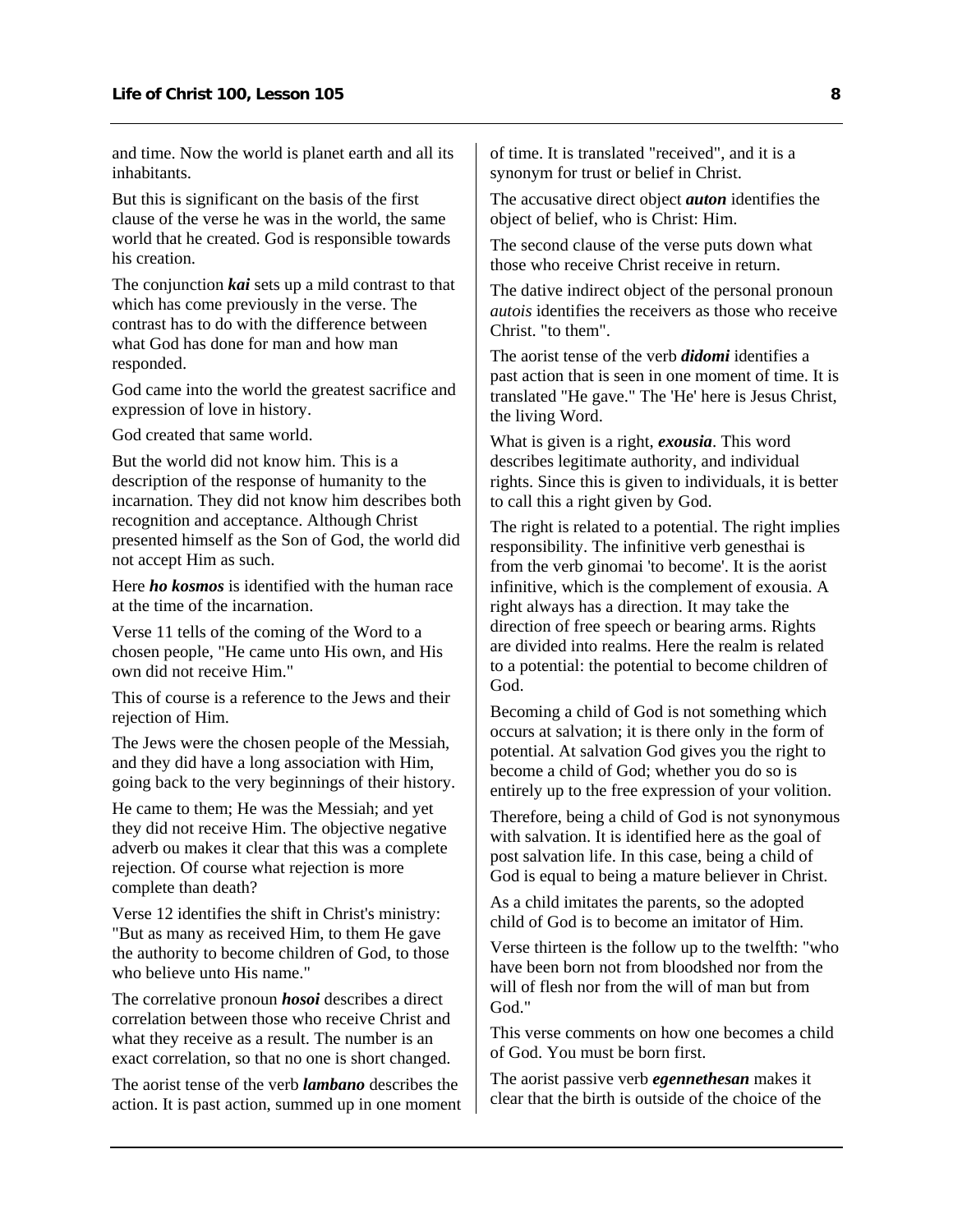one being born. The objective negative adverb ouk shows that the three things listed before God are definitely not the way.

John sets up this verse in anticipation of the guesses of his readership.

When he says 'who have been born', he anticipates them thinking of a change in life, as illustrated by birth.

There are three types of changes cited by John: change by violence; change by self; and change by someone else's' will.

Remember that the context of verse twelve is not salvation, but post salvation spiritual growth. The context is change, not salvation. John uses the figure of birth to portray post salvation spiritual growth in his epistle.

The word *haimaton* is translated, 'bloodshed'. It is in the plural here, and the plural of this noun always depicts the shedding of innocent blood. It could easily be translated 'violence'. This is emphatically not a portrayal of the physical birth of a child, but instead of attempting to bring change about through violence. The threat of physical violence to a person does not bring about true change.

The next possibility of the means of change is from the Greek phrase *ek thelematos sarkos*. This is change from the will of the flesh. *sarkos* is the Greek word for flesh, and it often describes the activity of the Old Sin Nature. It certainly does here.

What comes from the sin nature may be change in the sense of 'different', but never in the sense of 'better'.

Changing the trend of your sin nature from selfrighteous moral degeneracy to immoral overt degeneracy or vice versa is definitely not a change for the better. In fact, sometimes it is a change for the worse.

The noun *thelematos* outlines the function of volition. Here it is the human volition as controlled by the Old Sin Nature.

Itt is impossible to bring about change in your life by your own efforts.

No campaign of self-improvement apart from the grace of God can accomplish intrinsic and lasting good.

The appearance of good may be achieved by self, but underneath the appearance remains a wicked heart.

Do not allow yourself to fall prey to anti-grace sentiment about self.

The third possibility for change is *ek thelematos andros* 'from the will of man'.

This phrase contrast the previous one by emphasizing dependence on others as a viable means for personal change.

Again, this may bring about a change in the sin nature trend; a change of outward appearance, but underneath remains the wicked heart.

Welding your own will to that of another may effectively stop a pattern of overt behavior, but it is not in any way the means to true change.

This phrase includes counseling and discipling in the bad sense of the word. Those things do not bring about true change any more than the sin nature can.

The only real catalyst for change is God, as explained by the Greek phrase alla ek Theou.

The conjunction *alla* indicates a very strong contrast with what has gone previously. What is to follow is the right and true way to the change of heart. It is the true post salvation change.

*ek Theou* tells us that true change only comes from God, and this is the set up for what is to follow in verse 14.

Get it through your heads that you can only bring about true change through the change of heart that is brought on by faith perception of the truth.

Faith perception is what makes Christianity distinct from all religions.

Faith perception is what makes Christianity distinct from all worldly means of false change.

Faith perception is what makes Christianity work, period.

Verse 14 now defines how the change was brought about: "And the Word became flesh and camped among us, and we beheld His glory, glory as a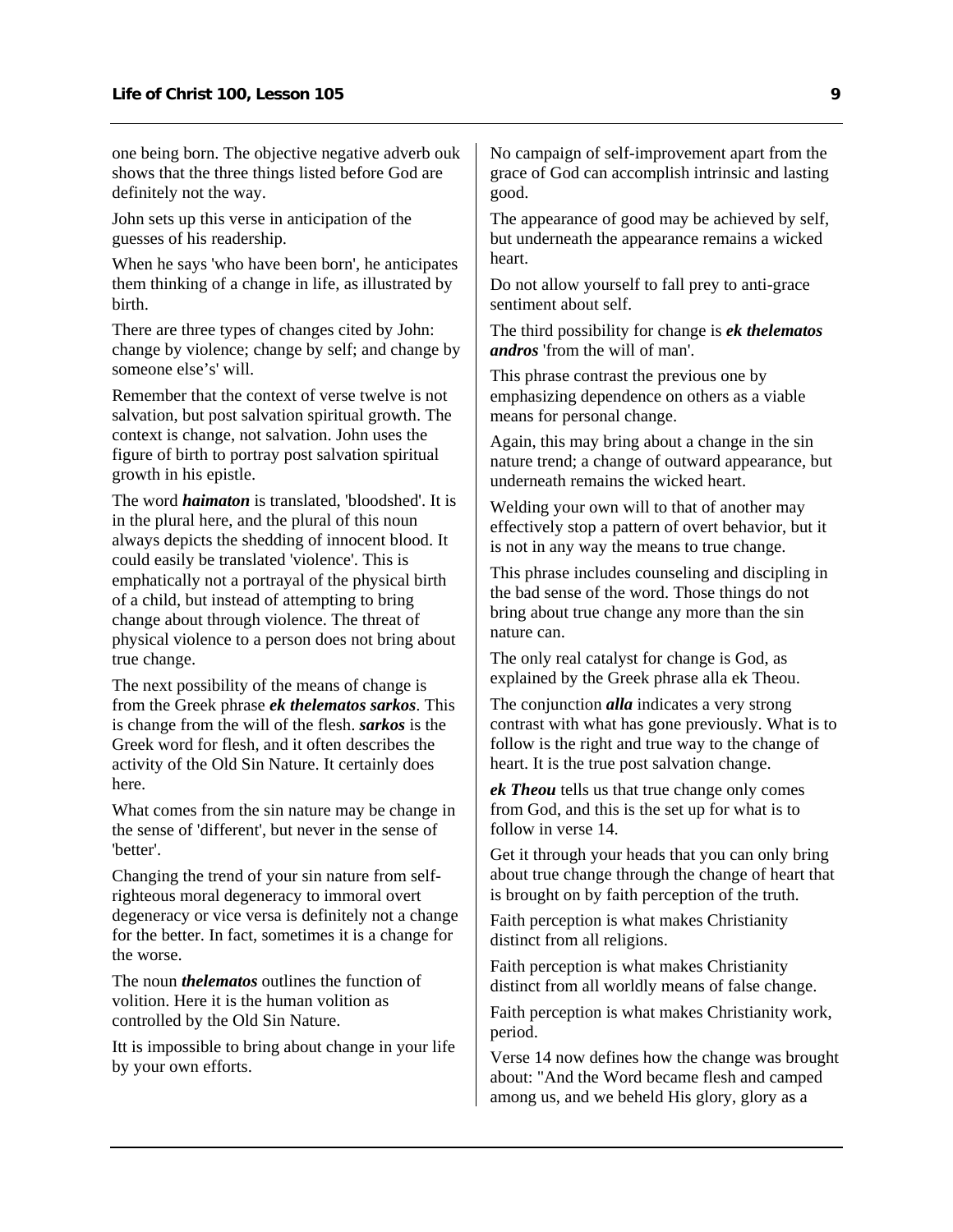unique and only born one from the side of the Father, full of Grace and Truth."

The verse begins with the conjunction *kai* which continues the train of thought from the previous verse.

The noun *logos* is next, and with the definite article ho it is translated "the word". It is the subject of the sentence, and of course it is describing Christ.

The verb of the sentence is *egeneto*, which describes the beginning of the hypostatic union at the virgin birth. It is in the aorist tense, so it portrays one moment of time in the past. It is translated, "became".

*sarx* is the Greek word for flesh, and in this case it describes the physical human body, with no sin nature.

The conjunction *kai* shifts the thought to another fact about the incarnation. It is translated "and".

The aorist verb *skenosen* depicts an action from the past as occurring in one moment of time. It describes the temporary dwelling in a tent. "Camped" is a good way to translate this.

The preposition *en* plus the locative of place is translated here "among us".

Again the conjunction *kai* is used by John to shift to another fact about the incarnation, this time a more personal one.

The verb *etheasametha* is in the first person plural and so it reveals that John was an eyewitness to these events. It is in the aorist tense, and so it sums up the past action into one moment of time. The verb itself describes the act of witnessing an event with your own eyes. It is translated "we beheld" or "we eyewitnessed".

The object witnessed was *te.n doxan auton.*, which is translated "His glory".

This may be taken in the narrow sense of the transfiguration, or in the wider sense of His entire life, but we will go with the latter, as it seems to fit the context a little better.

Glory is a synonym for the essence, capabilities and attributes of God, as well as His actions toward mankind.

Glory here represents the reflection of the glory of the Father in the life of the Son.

#### This glory is further described with the phrase *doxan hos monogenous para patros*.

The comparative conjunction *hos* makes an exact comparison between the status described and the glory itself. This is translated "as".

The status is *monogenes*, which contains the idea of "unique and only born".

Completing the idea is the preposition *para* and the noun *patros*. The preposition indicates that the action proceeds from the very side of the person named, which in this instance is the Father.

The final description of the incarnation *isple.re.s charitos kai ale.theias***.**

*ple.re.s* describes a state of being completely full, and it is translated "full".

The genitive of description of the noun *charitos* is translated "grace".

The connective conjunction *kai* is translated "and".

The noun *ale.theias* is in the genitive case, and translated "truth".

This is the full explanation of our birth from God.

This verse progressively explains the statement in the previous verse about being born from God.

Verse 13 gave three ways in which the salvation birth is not accomplished, and then goes on to state that it instead comes from God.

The salvation birth is based on the following:

That the word became flesh. This defines the person through whom our salvation was accomplished.

That the word camped, or temporarily lived among us. Our salvation was accomplished while Christ was living on planet earth.

That the word was observed by other human beings, even the writer of this gospel.

That the life of the word was glory and this glory was related to the Father as the only born Son. Our salvation was accomplished by the Son of God.

The Son of God was full of grace and truth. Grace and truth are the opposites of the three things on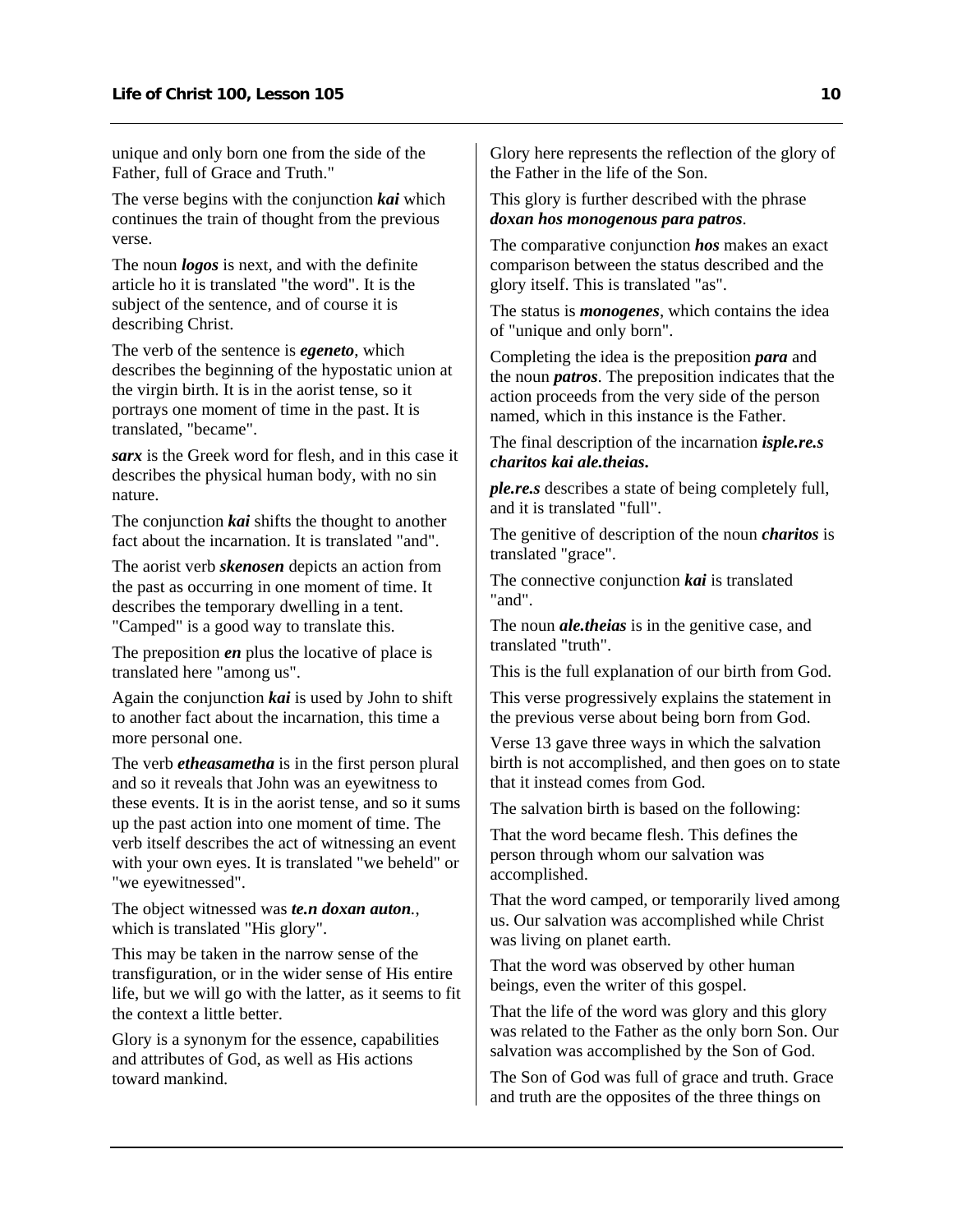the list in verse thirteen: violence, self reliance, and reliance on others.

If an unbeliever can use it or do it, it is not a part of God's plan for salvation or the post salvation life.

Christ represents both our salvation and the secret to the post salvation life.

It all depends on Divine provision, and the key to that provision is the truth. You cannot possibly access divine provision without knowing the truth, and therefore the truth must be the first priority in the Christian life.

Just as you cannot become a believer without the gospel, so also you cannot reach maturity without the Bible.

Just as you cannot perceive the gospel without the ministry of the Spirit, so also you cannot perceive the truth without.

Just as you must believe in the gospel in order to be saved, so also you must believe the truth in order to reach maturity.

Verse 15 turns back to the testimony of John: "John testified concerning him and cried out saying, "This was he about whom I said 'The one coming after me has attained rank above me, because He was (always) first with reference to me.'""

This is John's statement of humility. It confirms from his own mouth what John the apostle has already stated in verses 6 through 8. At the time of his ministry John the Baptist knew exactly where he stood with reference to his second cousin, the Messiah.

This verse forms a link between verses 14 and 16, so that Christ's rank is confirmed before turning back to the subject of grace.

Most of the difficulty in translating this verse comes in John the Baptist's statement itself, and we will concentrate our efforts in exegesis there. The rest of the verse is well translated and needs no tweaking.

John's statement begins with the definite article *ho*, which is attached to the participle erchomenos at the end of the verse. Together they are translated "the one coming". The participle is in

the present tense and so portrays its action at the same time as the main verb.

The adverb *opiso* is translated "after". It is a temporal adverb showing Christ's appearance as following that of John. John is identifying the Messiah, and those who followed John would have known that, since it was the force of his ministry.

The second phrase is *emprosthen mou gegonen*. We have translated this "has attained rank above me."

The preposition *emprosthen* here describes the status of rank. Although it is normally translated 'before' with reference to face to face presence, it takes up the idea of one being before another in a line. But we will not forsake the personal nature of this preposition. John and Jesus are second cousins according to the flesh. They at least knew one another as acquaintances growing up.

The perfect tense of the verb *gegonen* shows that the attainment of rank happened in one moment of time, and that moment is portrayed as having an impact forever.

With the preposition mou John the Baptist identifies himself as the lower ranked one of the two.

The explanation comes in the third phrase, which is translated, "because He was always first with reference to me".

The explanatory use of the conjunction *hoti* points to the last few words of the verse as the explanation of what has just been said.

The imperfect tense of the verb to be describes the eternal existence of the rank of Jesus Christ.

The built in third person singular 'he' identifies Jesus Christ as the one who produces the action of the verb.

The adverb *protos* indicates the highest rank of all: first.

The personal pronoun in the genitive case takes the adverbial genitive of reference, and so is translated, 'with reference to me.' This is not a statement of the priorities of the Baptist, but of comparison.

The comparison is valid with reference to every human being.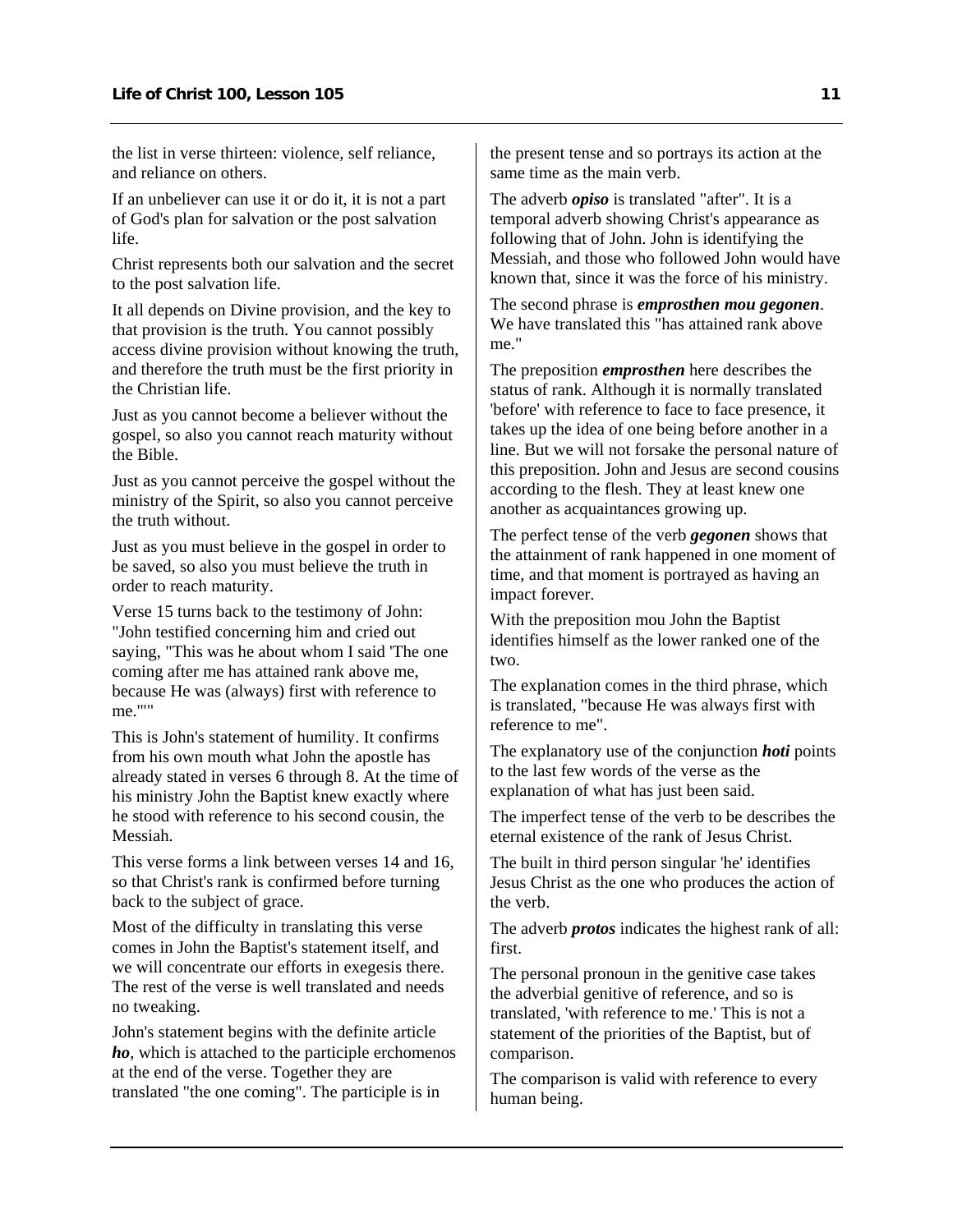John's statement of the supreme rank of Christ fits into the overall narrative.

Christ is God.

The Word became flesh.

Jesus Christ was always first, relative to John and to the whole world.

Only God could become flesh; flesh could never become God. Only the first could become last, the highest ranking die for all those of lower rank.

John's testimony confirms Christ's preeminent rank. John 1:7; John 1:27.

Christ's self testimony doesthe same thing. Rev 1:17; Rev 22:13.

Verse 16 makes the grace of God a personal thing. It too is an explanation of verse 14, and it is translated "For of His fullness we have all received, even (superior) grace in exchange for grace." This is also the setup for verse 17 which explains this one in even fuller detail.

The fullness referred to here is the fullness of Jesus Christ presented in verse 14. It is the fullness with reference to grace and truth.

That same fullness was received (aorist tense) by John and others, and of course is available to us.

The ascensive use of the conjunction *kai* leads up to a literary climax, *charin anti charitos*. It is translated, "even grace in exchange for grace". Note that the ascensive use points to a further description of the same thing, and does not add a new thing to another. It is not "and grace..."

The final three words describe a trade up; one thing for another, but the thing received is far superior to the thing exchanged. It is one grace for a superior grace.

This is a description of the tradeout of dispensations brought about by the first advent.

It is very important to realize that the dispensation of Moses was also a dispensation of grace and that the Law was a grace provision of God.

The plan of God for the church is very superior to the ritual plan for Israel, but it is not a complete change of policy on God's part. Grace always has and always will be the policy of God toward mankind. It must be that way.

Verse 17 continues the thought: "For the Law was given through Moses, the grace and the truth came through Jesus Christ."

The real comparison in this verse is between Moses and Christ. Of the two, Christ is far superior.

The two dispensations find their distinctions for that very reason: their human leaders and administrators.

God was the one who gave the law; Moses was the human agent.

Now let us turn to a comparison between the Law and Christ.

Christ is the fulfillment of the Mosaic Law, Matt 5:17.

Belief in Moses' Law led to a belief in Christ, John 5:4547.

Verse 18 finishes the discourse, "No one has ever seen God; the only born God who is unto the bosom of the Father He explains."

The nominative case of the pronoun *oudeis* forms the subject of the first phrase of this verse. It is translated, "no one".

The verb *heo.raken* is in the perfect tense, describing a past action that has lasting results into the present and even future. It is the verb which describes the faculty of sight, and so is translated, "has seen"

Inserted between the subject and verb is the adverb *po.pote*, which is translated "ever".

The object of the sentence is the proper noun theon, which is in the accusative case. It receives the action of *heo.raken*, and is translated "God".

No one has ever seen God. This is a complaint that so many unbelievers have. They do not see God, and therefore they do not see a relationship with Him as important or relevant.

Up to the moment in history when John wrote, there had been theophanies of various kinds, but never a direct revelation of the person of God.

But then the word became flesh and dwelt among us.

The subject of the next phrase of the clause is *monogene.s theos*. These two, the adjective and